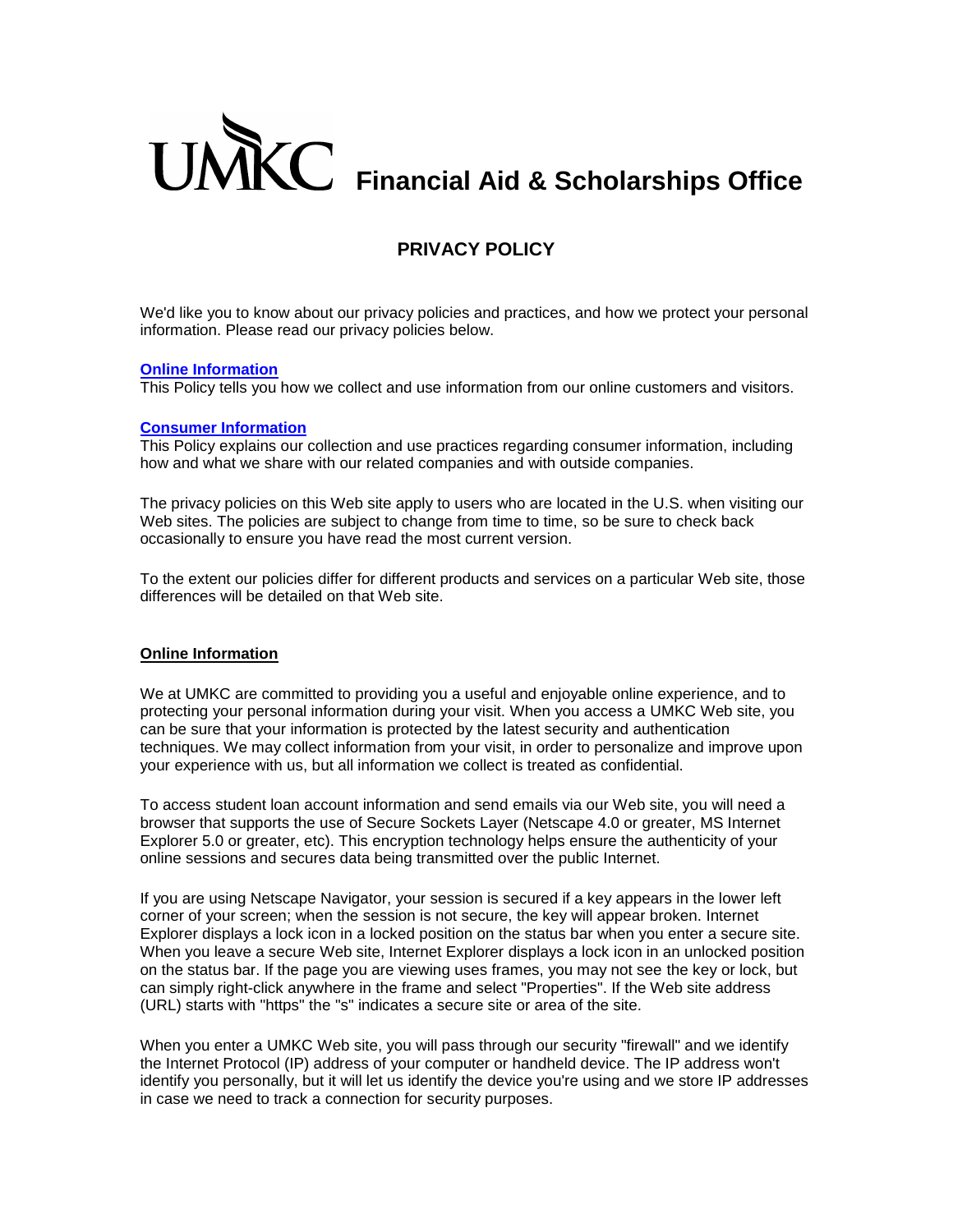UMKC Web sites use cookies in several applications for navigational purposes. A cookie is a small text file placed on your hard drive (with your permission) by a Web page server. Accepting a cookie from a UMKC Web site does not give UMKC access to your computer or any personal information about you. Also, the type of cookies we use don't get stored permanently in your computer - they expire immediately after you close your browser and are deleted. You can also set up your Web browser to inform you when cookies are set or to prevent cookies from being set.

If you supply us with your email address we may let you know by email about other products and services and product enhancements that may be of interest to you. You will have the opportunity to tell us you don't want to receive future messages with each message you receive. If you send us an email question or comment, we will use your email address to reply to you and we will temporarily store your email address, your message and our reply for quality assurance or to satisfy applicable laws and regulations. When we collect your email address this way, we won't use it for marketing our products and services unless you have given us permission. If you are not comfortable that your email system is secure, you can always contact Customer Service by telephone.

We don't knowingly collect, maintain or use personal information from our Web sites about children under age 13. If we find out we have collected such information we will take all reasonable measures to delete that information from our system as soon as possible. We are not responsible for the collection and use of information by companies or individuals unaffiliated with us whose Web sites may contain links to ours, including vendors where you may shop.

Please note that when you shop with a vendor who is linked to a UMKC Web site, even though you may have started your visit at the UMKC site, and even though UMKC pages may still appear, your transactions are completed with a separate organization, not with UMKC. We don't share your personal information with them, but information you choose to share with them will fall under their privacy policies, which we encourage you to review. We carefully select other organizations in an effort to give you the value and excellent customer service you expect from UMKC.

We have also created relationships with others on the Web who might have products and services we do not, but that we think you might be interested in. These companies' Web sites may be hyperlinked to ours, or we may have "co-branded" sites we share with them. Again, we do not share your personal information with them, nor do we control their use of your information. That's why it is important for you to know what their privacy practices are if you visit their sites.

#### <span id="page-1-0"></span>**Consumer Information**

### [Introduction](#page-1-1) | [Why We Collect Information](#page-2-0) | [What We Collect](#page-2-1) | [What We Share](#page-2-2) | [Security](#page-3-0) | [Opting](#page-4-0)  **[Out](#page-4-0)**

<span id="page-1-1"></span>This Policy explains our collection and use practices regarding consumer information, including how and what we share with our related companies and with outside companies. Protecting your privacy is important to the University of Missouri-Kansas City and our employees. We want you to understand what information we collect and how we use it. This Policy is the standard for UMKC employees regarding collection, use, retention, and security of nonpublic personal information. If you pay off your loan(s) we will continue to adhere to the privacy policies and practices described in this notice.

This Policy applies to you if you have received a financial product or service from UMKC. An example would be if UMKC owns your student loan. This Policy also applies to our former customers. Please note that if UMKC services, but does not own, your student loan, your lender's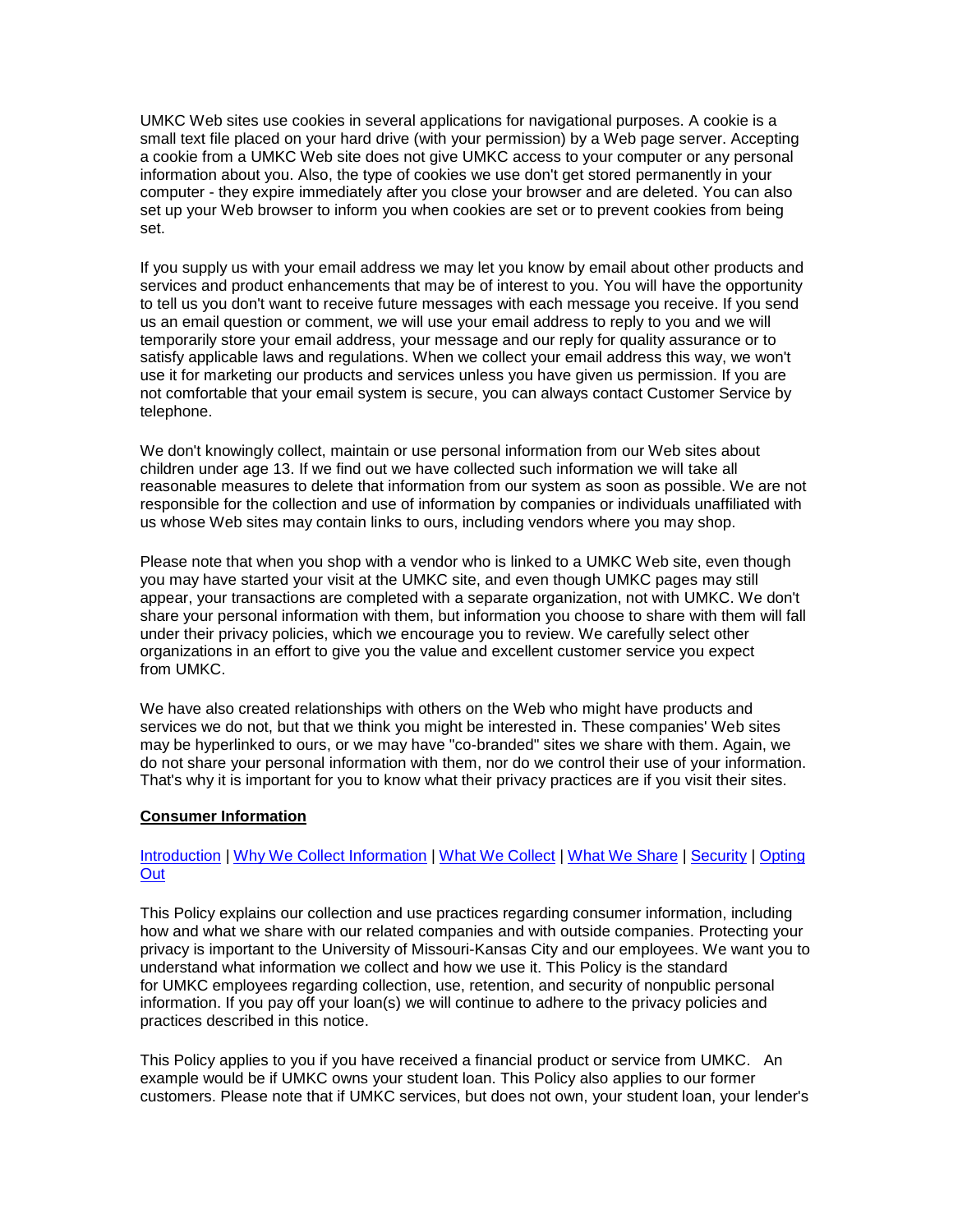privacy Policy applies instead. In those cases, UMKC complies with the privacy policies of our lender clients. The information in this Policy applies to individuals only, and we may change the policies from time to time. The effective date of this Policy is January 1, 2004.

## **Why We Collect Information**

<span id="page-2-0"></span>We collect information so we can identify you as our customer, to establish, manage and protect your accounts, to complete your transactions, to create and offer you products and services you might be interested in, and to comply with various legal and regulatory requirements.

### **What Information We Collect**

<span id="page-2-1"></span>"Nonpublic personal information" is information about you that is not publicly available, but that we get in connection with providing a financial product or service to you, and that we need to serve you effectively and efficiently. We may collect nonpublic personal information about you in the following ways:

- Information we receive from you on applications or other loan and account forms, which may include your name, address, e-mail address, birth date and phone number, so we can identify you as a customer, get in touch with you about your account when necessary and generally maintain your account; your social security number or other identifying information that helps us prevent unauthorized access to or use of your account; and personal financial information that helps us process your application and identify products and services that may be of interest to you.
- Information about your transactions with us or with our affiliates or others, including but not limited to account balances, your payment history and how you use your account. We use this information to respond to your requests, service your accounts and again, make recommendations or offers to you, as we feel appropriate.
- Information we receive from third parties such as credit bureaus, for example your credit history or credit score. This information is used in processing loan applications, collecting accounts and determining eligibility for offers of other products and services.

### <span id="page-2-2"></span>**What Information We Share**

Rest assured that UMKC will only share your information as allowed by law and described in this Policy.

### **Within UMKC**

UMKC may be involved in a variety of businesses, including education lending and sale of education loans. Among our affiliates we may share:

- Your financial data, for example, your assets and income that you include on a loan application; and,
- Information we receive from credit bureaus or other nonaffiliated parties, such as your creditworthiness and your payment history.

In the ["Opting](#page-4-0) Out" section, you can direct us not to share the two types of information described above with our affiliates , except where one of our affiliates is simply providing services for another.

Our affiliates may share certain other information about you in order to provide a loan to you or to maintain and service your account. Our employees engaged in this sharing are only allowed to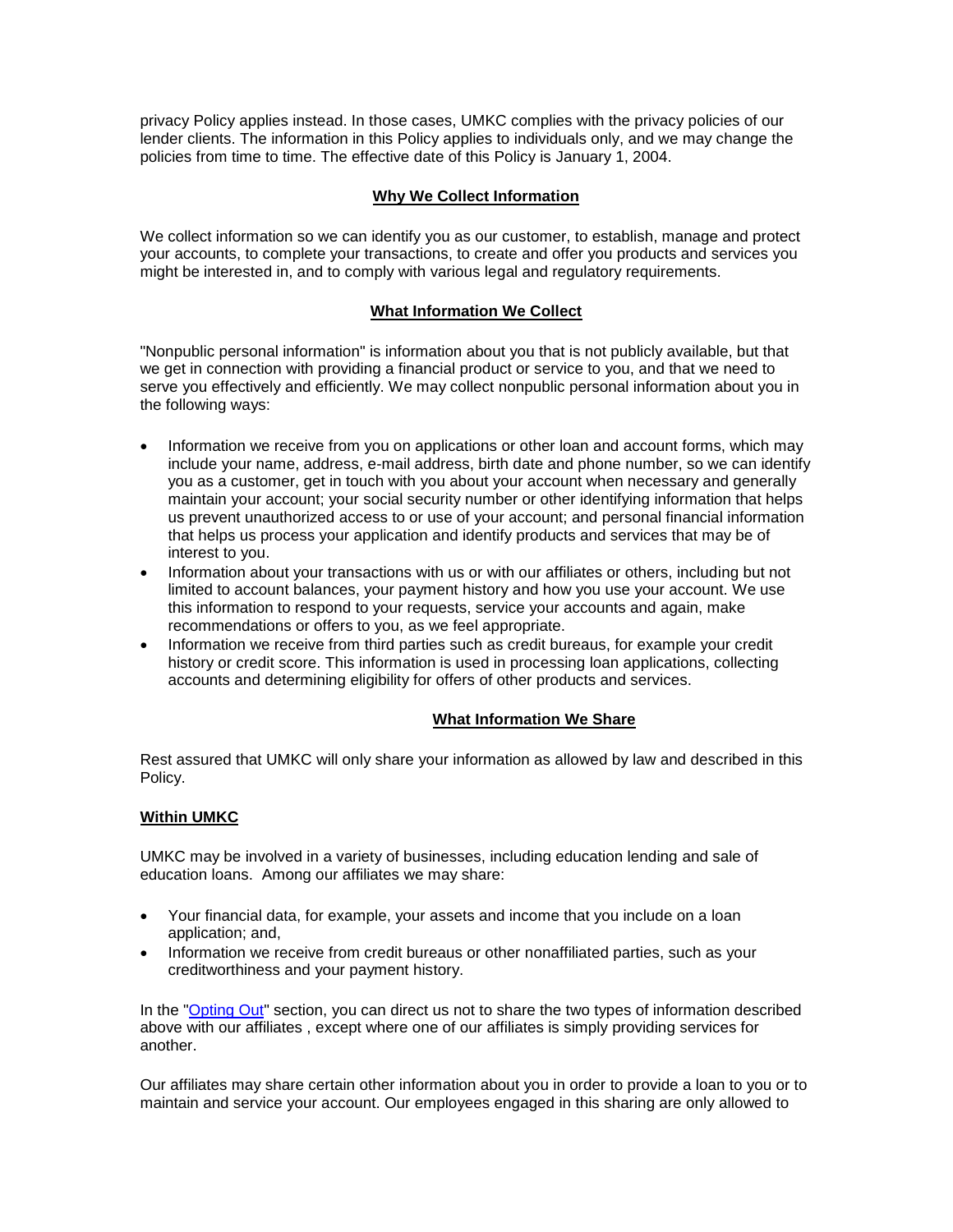use the information for those reasons necessary to these functions. This information could include:

- Information we receive from you on applications or other forms, such as your name, address, telephone number, email address and social security number; and
- Information about transactions with us, our affiliates or others, such as your loan account balance, payment history and parties to transactions.

### **Outside UMKC**

In some situations, we may also share your information with companies outside our organization, such as:

- Financial service providers. This includes companies that originate loans or process loan transactions for us, vendors that print, prepare or mail statements for us, correspondent lenders and computer system programmers; and
- Marketing service providers. Such companies may be used to help us market our products and services to you.

These providers only receive limited information about you as necessary to perform their functions. They are always required to maintain confidentiality of the information and we restrict their use to the purpose we authorize. They are not allowed to pass the information on to others for their own benefit.

We may also enter into joint marketing agreements with non-affiliated companies who offer products and services different from ours. We're very cautious in selecting our marketing partners, and again, the outside party will be subject to confidentiality and restrictions on use of your information. The information we may provide these companies includes your contact information as described above, and occasionally some account activity information such as balance, payment history and parties to transactions, as well as credit history and creditworthiness information.

If you do not want us to share your nonpublic personal information with nonaffiliated companies, you may opt-out of that sharing and we will not share your information except as we are permitted to by law with our marketing partners and other non-affiliated companies.

#### **Other Situations**

Sometimes the law or other circumstances also require that we disclose nonpublic personal information about you to nonaffiliated third parties. Some examples are: when you ask or permit us to do so; when a guaranty agency, school or the Department of Education need that information in connection with your account, with agencies that assist us in servicing your loan; in response to subpoenas or court orders; with credit bureaus; or when we suspect fraud or criminal activity.

#### **Our Security Procedures**

<span id="page-3-0"></span>UMKC takes careful steps to safeguard customer information. We restrict access to your personal and account information to those employees who need to know that information to provide products or services to you, and we regularly train our employees on privacy, information security, and their obligation to protect your information. We maintain physical, electronic, and procedural safeguards that comply with federal and industry standards to guard your personal